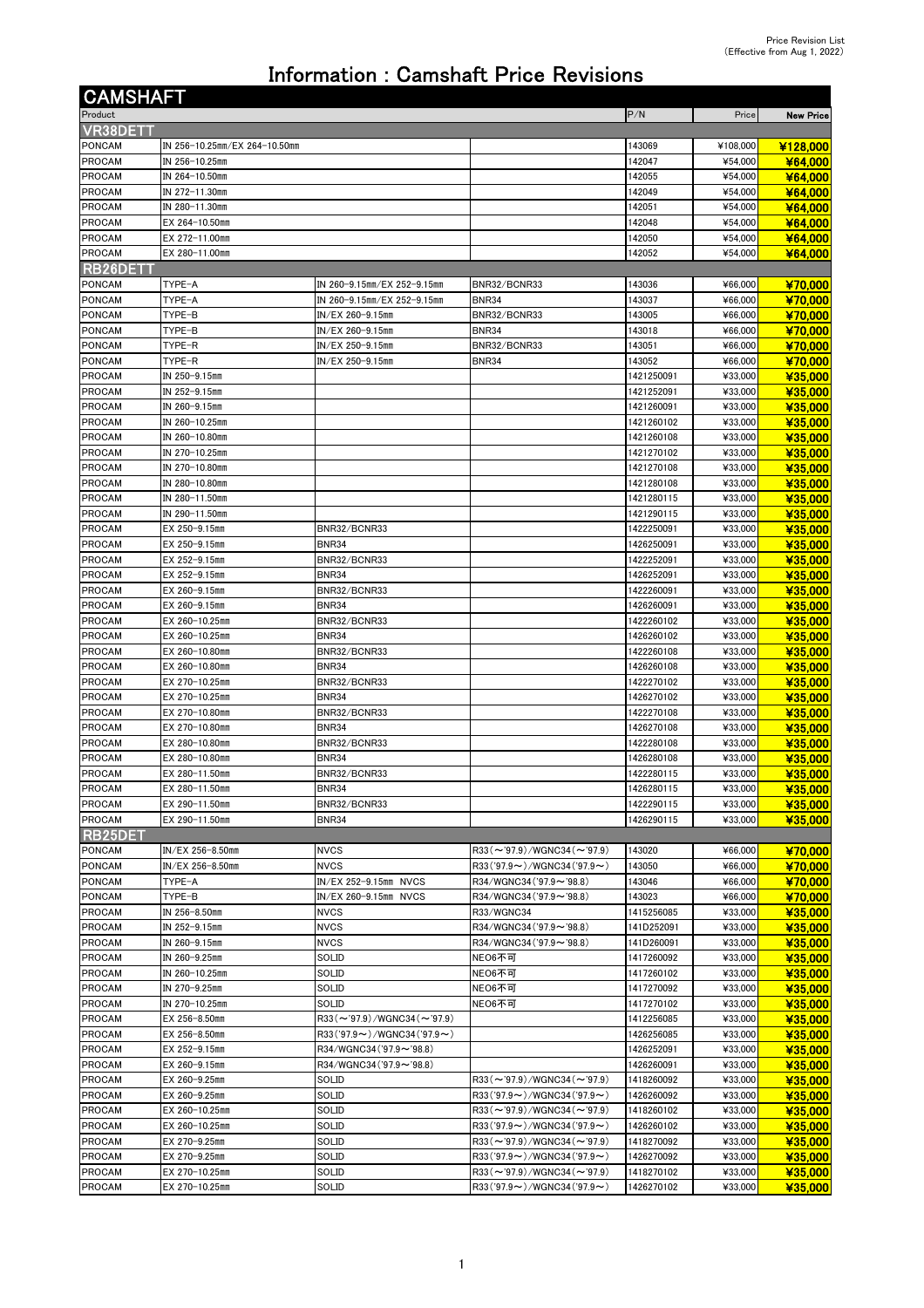| <b>CAMSHAFT</b>                |                                  |                 |                            |                          |                    |                  |
|--------------------------------|----------------------------------|-----------------|----------------------------|--------------------------|--------------------|------------------|
| Product                        |                                  |                 |                            | P/N                      | Price              | <b>New Price</b> |
| RB20DE(T)                      |                                  |                 |                            |                          |                    |                  |
| <b>PONCAM</b>                  | IN/EX 256-8.50mm                 |                 |                            | 143019                   | ¥66,000            | ¥70,000          |
| <b>PROCAM</b>                  | IN 256-8.50mm                    |                 |                            | 1411256085               | ¥33,000            | ¥35,000          |
| <b>PROCAM</b>                  | IN 260-8.80mm                    |                 |                            | 1411260088               | ¥33,000            | ¥35,000          |
| <b>PROCAM</b>                  | IN 270-8.80mm                    |                 |                            | 1411270088               | ¥33,000            | ¥35,000          |
| PROCAM                         | IN 260-9.25mm                    | <b>SOLID</b>    |                            | 1417260092               | ¥33,000            | ¥35,000          |
| <b>PROCAM</b>                  | IN 260-10.25mm                   | SOLID           |                            | 1417260102               | ¥33,000            | ¥35,000          |
| PROCAM                         | IN 270-9.25mm                    | SOLID           |                            | 1417270092               | ¥33,000            | ¥35,000          |
| <b>PROCAM</b>                  | IN 270-10.25mm                   | SOLID           |                            | 1417270102               | ¥33,000            | ¥35,000          |
| <b>PROCAM</b>                  | EX 256-8.50mm                    |                 |                            | 1412256085               | ¥33,000            | ¥35.000          |
| <b>PROCAM</b>                  | EX 260-8.80mm                    |                 |                            | 1412260088               | ¥33,000            | ¥35,000          |
| <b>PROCAM</b>                  | EX 270-8.80mm                    |                 |                            | 1412270088               | ¥33,000            | ¥35,000          |
| <b>PROCAM</b>                  | EX 260-9.25mm                    | <b>SOLID</b>    |                            | 1417260092               | ¥33,000            | ¥35,000          |
| <b>PROCAM</b>                  | EX 260-10.25mm                   | SOLID           |                            | 1418260102               | ¥33,000            | ¥35,000          |
| <b>PROCAM</b>                  | EX 270-9.25mm                    | <b>SOLID</b>    |                            | 1418270092               | ¥33,000            | ¥35,000          |
| <b>PROCAM</b>                  | EX 270-10.25mm                   | SOLID           |                            | 1418270102               | ¥33,000            | ¥35,000          |
| <b>SR20DET</b>                 |                                  |                 |                            |                          |                    |                  |
| <b>PONCAM</b>                  | IN/EX 256-11.50mm                | (R)PS13         |                            | 143043                   | ¥44,000            |                  |
| <b>PONCAM</b>                  | IN/EX 256-11.50mm                | S14/S15         | <b>NVCS</b>                | 143044                   | ¥44,000            |                  |
| <b>PROCAM</b>                  | IN 256-11.50mm                   | $(R)$ PS13      |                            | 143E256115               | ¥22,000            |                  |
| <b>PROCAM</b>                  | IN 256-11.50mm                   | S14/S15         | <b>NVCS</b>                | 143G256115               | ¥22,000            |                  |
| <b>PROCAM</b>                  | IN 260-12.00mm                   | $(R)$ PS13      |                            | 1431260120               | ¥22,000            |                  |
| <b>PROCAM</b>                  | IN 260-12.00mm<br>IN 270-12.50mm | S14/S15         | <b>NVCS</b>                | 143G260120               | ¥22,000            |                  |
| <b>PROCAM</b>                  |                                  | $(R)$ PS13      |                            | 1431270125               | ¥22,000            |                  |
| <b>PROCAM</b>                  | IN 270-12.50mm<br>IN 260-12.00mm | S14/S15         | <b>NVCS</b>                | 143G270125<br>1435260120 | ¥22,000<br>¥22,000 |                  |
| <b>PROCAM</b>                  | IN 260-12.00mm                   | SOLID           | $(R)$ PS13                 | 1433260120               | ¥22,000            |                  |
| <b>PROCAM</b><br><b>PROCAM</b> | IN 270-12.50mm                   | SOLID<br>SOLID  | S14/S15 NVCS<br>$(R)$ PS13 | 1435270125               | ¥22,000            |                  |
| <b>PROCAM</b>                  | IN 270-12.50mm                   | SOLID           | S14/S15 NVCS               | 1433270125               | ¥22,000            | 価格据置             |
| <b>PROCAM</b>                  | IN 280-12.50mm                   | SOLID           | $(R)$ PS13                 | 1435280125               | ¥22,000            |                  |
| <b>PROCAM</b>                  | IN 280-12.50mm                   | SOLID           | S14/S15 NVCS               | 1433280125               | ¥22,000            |                  |
| <b>PROCAM</b>                  | EX 256-11.50mm                   | (R)PS13/S14/S15 |                            | 1439256115               | ¥22,000            |                  |
| <b>PROCAM</b>                  | EX 260-12.00mm                   | (R)PS13/S14/S15 |                            | 1432260120               | ¥22,000            |                  |
| <b>PROCAM</b>                  | EX 270-12.50mm                   | (R)PS13/S14/S15 |                            | 1433270125               | ¥22,000            |                  |
| <b>PROCAM</b>                  | EX 260-12.00mm                   | SOLID           | $(R)$ PS13/S14/S15         | 1436260120               | ¥22,000            |                  |
| PROCAM                         | EX 260-12.00mm                   | SOLID           | <b>RNN14</b>               | 143K260120               | ¥22,000            |                  |
| PROCAM                         | EX 270-12.50mm                   | SOLID           | (R)PS13/S14/S15            | 1436270125               | ¥22,000            |                  |
| <b>PROCAM</b>                  | EX 270-12.50mm                   | SOLID           | <b>RNN14</b>               | 143K270125               | ¥22,000            |                  |
| <b>PROCAM</b>                  | EX 280-12.50mm                   | SOLID           | (R) PS13/S14/S15           | 1436280125               | ¥22,000            |                  |
| <b>PROCAM</b>                  | EX 280-12.50mm                   | SOLID           | RNN14                      | 143K280125               | ¥22,000            |                  |
| SR <sub>20</sub> DE            |                                  |                 |                            |                          |                    |                  |
| <b>PONCAM</b>                  | IN/EX 260-11.20mm                | P10/W10         |                            | 143041                   | ¥44,000            |                  |
| <b>PONCAM</b>                  | IN/EX 260-11.20mm                | P <sub>11</sub> |                            | 143039                   | ¥44,000            |                  |
| <b>PROCAM</b>                  | IN/EX 260-11.20mm                | $(R)$ PS13      |                            | 143040                   | ¥44,000            |                  |
| <b>PROCAM</b>                  | IN/EX 260-11.20mm                | S14/S15         | <b>NVCS</b>                | 143042                   | ¥44,000            |                  |
| PROCAM                         | IN 260-11.20mm                   | (R)PS13/P10/W10 |                            | 143E260112               | ¥22,000            |                  |
| PROCAM                         | IN 260-11.20mm                   | S14/S15         | <b>NVCS</b>                | 143H260112               | ¥22,000            |                  |
| <b>PROCAM</b>                  | IN 260-12.00mm                   | (R)PS13/P10/W10 |                            | 1431260120               | ¥22,000            |                  |
| <b>PROCAM</b>                  | IN 260-12.00mm                   | S14/S15         | <b>NVCS</b>                | 143H260120               | ¥22,000            |                  |
| <b>PROCAM</b>                  | IN 270-12.50mm                   | (R)PS13/P10/W10 |                            | 1431270125               | ¥22,000            |                  |
| <b>PROCAM</b>                  | IN 260-12.00mm                   | SOLID           | (R) PS13/P10/W10           | 1435260120               | ¥22,000            |                  |
| <b>PROCAM</b>                  | IN 270-12.50mm                   | SOLID           | (R)PS13/P10/W10            | 1435270125               | ¥22,000            |                  |
| <b>PROCAM</b>                  | IN 280-12.50mm                   | SOLID           | (R)PS13/P10/W10            | 1435280125               | ¥22,000            | 価格据置             |
| PROCAM                         | EX 260-11.20mm                   | P10/W10         |                            | 143J260112               | ¥22,000            |                  |
| <b>PROCAM</b>                  | EX 260-11.20mm                   | (R)PS13/S14/S15 |                            | 1439260112               | ¥22,000            |                  |
| <b>PROCAM</b>                  | EX 260-12.00mm                   | P10/W10         |                            | 143J260120               | ¥22,000            |                  |
| <b>PROCAM</b>                  | EX 260-12.00mm                   | (R)PS13/S14/S15 |                            | 1432260120               | ¥22,000            |                  |
| PROCAM                         | EX 270-12.50mm                   | P10/W10         |                            | 143J270125               | ¥22,000            |                  |
| <b>PROCAM</b>                  | EX 270-12.50mm                   | (R)PS13/S14/S15 |                            | 1432270125               | ¥22,000            |                  |
| PROCAM                         | EX 260-12.00mm                   | SOLID           | P10/W10                    | 143K260120               | ¥22,000            |                  |
| PROCAM                         | EX 260-12.00mm                   | SOLID           | $(R)$ PS13                 | 1436260120               | ¥22,000            |                  |
| <b>PROCAM</b>                  | EX 270-12.50mm                   | SOLID           | P10/W10                    | 143K270125               | ¥22,000            |                  |
| PROCAM                         | EX 270-12.50mm                   | SOLID           | $(R)$ PS13                 | 1436270125               | ¥22,000            |                  |
| <b>PROCAM</b>                  | EX 280-12.50mm                   | SOLID           | P10/W10                    | 143K280125               | ¥22,000            |                  |
| <b>PROCAM</b>                  | EX 280-12.50mm                   | SOLID           | (R)PS13                    | 1436280125               | ¥22,000            |                  |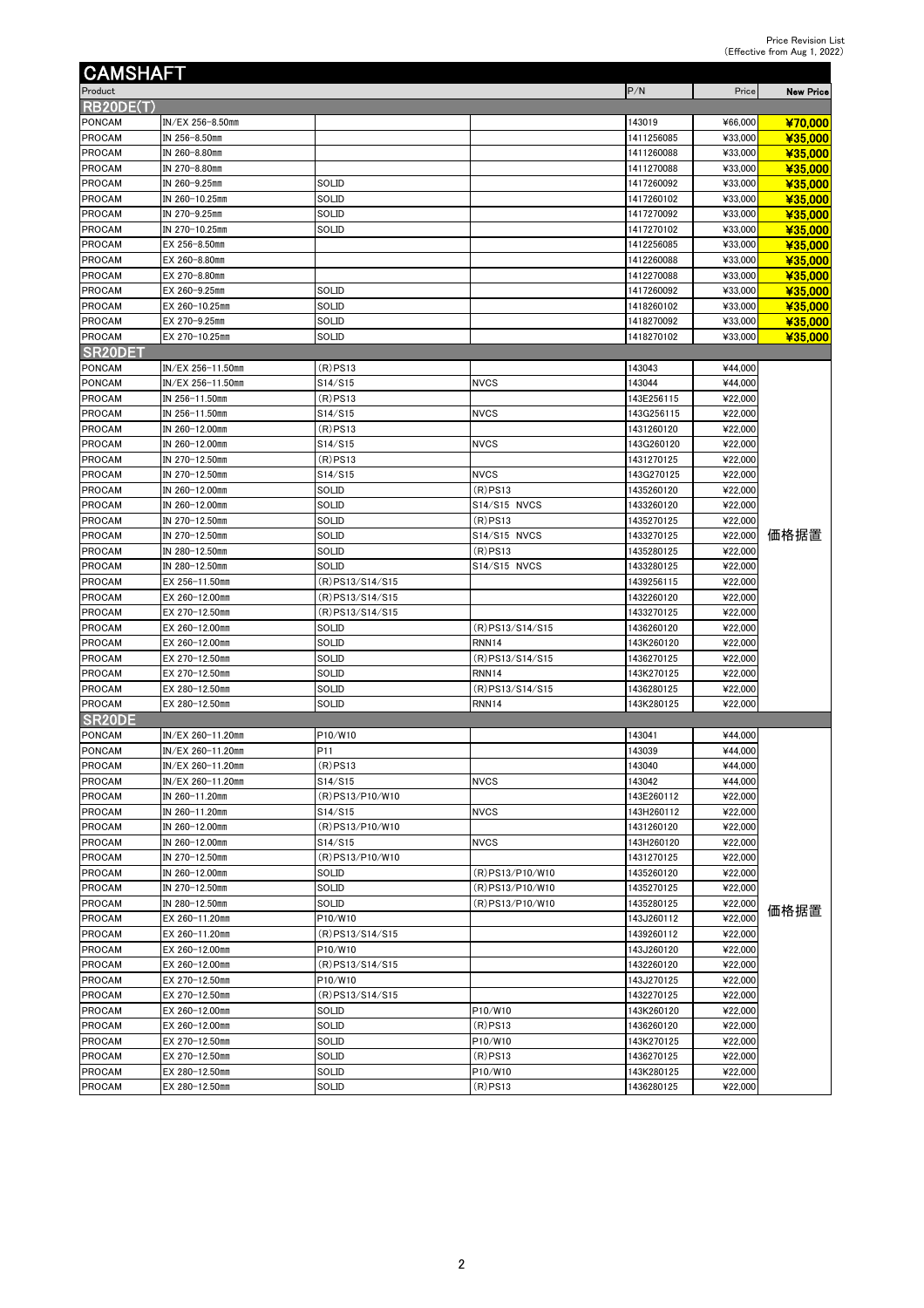| <b>CAMSHAFT</b> |                   |                              |         |            |          |                  |
|-----------------|-------------------|------------------------------|---------|------------|----------|------------------|
| Product         |                   |                              |         | P/N        | Price    | <b>New Price</b> |
| VQ35DE G1       |                   |                              |         |            |          |                  |
| PONCAM          | IN/EX 256-10.20mm |                              |         | 143063     | ¥108,000 | ¥128,000         |
| PROCAM          | IN 256-10.20mm    |                              |         | 142015     | ¥54,000  | ¥64,000          |
| PROCAM          | IN 264-10.50mm    |                              |         | 142017     | ¥54,000  | ¥64,000          |
| PROCAM          | IN 272-10.50mm    |                              |         | 142029     | ¥54,000  | ¥64,000          |
| PROCAM          | IN 272-11.30mm    |                              |         | 142025     | ¥54,000  | ¥64,000          |
| PROCAM          | IN 280-11.30mm    | Z33 (MT/AT)/V35 (MT) 2dr/4dr |         | 142027     | ¥54,000  | ¥64,000          |
| PROCAM          | EX 256-10.20mm    |                              |         | 142016     | ¥54,000  | ¥64,000          |
| PROCAM          | EX 264-10.50mm    |                              |         | 142018     | ¥54,000  | ¥64,000          |
| PROCAM          | EX 272-10.50mm    |                              |         | 142030     | ¥54,000  | ¥64,000          |
| PROCAM          | EX 272-11.00mm    |                              |         | 142026     | ¥54,000  | ¥64,000          |
| PROCAM          | EX 280-11.00mm    |                              |         | 142028     | ¥54,000  | ¥64,000          |
| VQ35DE<br>G2    |                   |                              |         |            |          |                  |
| PONCAM          | IN/EX 264-10.80mm |                              |         | 143064     | ¥108,000 | ¥128,000         |
| PROCAM          | IN 264-10.80mm    |                              |         | 142031     | ¥54,000  | ¥64,000          |
| PROCAM          | IN 272-10.80mm    |                              |         | 142033     | ¥54,000  | ¥64,000          |
| PROCAM          | IN 272-11.30mm    |                              |         | 142035     | ¥54,000  | ¥64,000          |
| PROCAM          | IN 280-11.30mm    | Z33(MT)                      |         | 142037     | ¥54,000  | ¥64,000          |
| PROCAM          | EX 264-10.80mm    |                              |         | 142032     | ¥54,000  | ¥64,000          |
| PROCAM          | EX 272-10.80mm    |                              |         | 142034     | ¥54,000  | ¥64,000          |
| PROCAM          | EX 272-11.00mm    |                              |         | 142036     | ¥54,000  | ¥64,000          |
| <b>PROCAM</b>   | EX 280-11.00mm    |                              |         | 142038     | ¥54,000  | ¥64,000          |
| VQ35HR          |                   |                              |         |            |          |                  |
| PONCAM          | IN/EX 264-10.80mm |                              |         | 143065     | ¥108,000 | ¥128,000         |
| <b>PROCAM</b>   | IN 264-10.80mm    |                              |         | 142039     | ¥54,000  | ¥64,000          |
| PROCAM          | IN 272-10.80mm    |                              |         | 142041     | ¥54,000  | ¥64,000          |
| PROCAM          | IN 272-11.30mm    |                              |         | 142043     | ¥54,000  | ¥64,000          |
| PROCAM          | IN 280-11.30mm    | Z33(MT)                      |         | 142045     | ¥54,000  | ¥64,000          |
| PROCAM          | EX 264-10.80mm    |                              |         | 142040     | ¥54,000  | ¥64,000          |
| PROCAM          | EX 272-10.80mm    |                              |         | 142042     | ¥54,000  | ¥64,000          |
| <b>PROCAM</b>   | EX 272-11.00mm    |                              |         | 142044     | ¥54,000  | ¥64,000          |
| PROCAM          | EX 280-11.00mm    |                              |         | 142046     | ¥54,000  | ¥64,000          |
| L6              |                   |                              |         |            |          |                  |
| PROCAM          | 270-8.30mm        |                              |         | 1471270083 | ¥68,000  |                  |
| PROCAM          | 280-8.30mm        |                              |         | 1471280083 | ¥68,000  |                  |
| PROCAM          | 280-8.80mm        |                              |         | 1471280088 | ¥68,000  |                  |
| PROCAM          | 290–8.30mm        |                              |         | 1471290083 | ¥68,000  |                  |
| PROCAM          | 290-8.80mm        |                              |         | 1471290088 | ¥68,000  |                  |
| PROCAM          | 300-8.30mm        |                              |         | 1471300083 | ¥68,000  |                  |
| PROCAM          | 300-8.80mm        |                              |         | 1471300088 | ¥68,000  | 価格据置             |
| PROCAM          | 310-8.80mm        |                              |         | 1471310088 | ¥68,000  |                  |
| PROCAM          | 310-9.30mm        |                              |         | 1471310093 | ¥68,000  |                  |
| PROCAM          | 310-9.80mm        |                              |         | 1471310098 | ¥68,000  |                  |
| PROCAM          | 320-8.80mm        |                              |         | 1471320088 | ¥68,000  |                  |
| <b>PROCAM</b>   | 320-9.30mm        |                              |         | 1471320093 | ¥68,000  |                  |
| 4B11            |                   |                              |         |            |          |                  |
| PONCAM          | TYPE-R            | IN 260-10.30mm/EX 250-9.80mm |         | 143059     | ¥59,000  | ¥64,000          |
| PROCAM          | IN 260-10.30mm    |                              |         | 146C260103 | ¥29,500  | ¥32,000          |
| PROCAM          | IN 270-11.50mm    |                              |         | 146C270115 | ¥29,500  | ¥32,000          |
| PROCAM          | IN 280-11.50mm    |                              |         | 46c280115  | ¥29,500  | ¥32 000          |
| PROCAM          | EX 250-9.80mm     |                              | Evo, 10 | 146D250098 | ¥29,500  | ¥32,000          |
| PROCAM          | EX 270-11.00mm    |                              |         | 146D270110 | ¥29,500  | ¥32,000          |
| PROCAM          | EX 280-11.00mm    |                              |         | 146D280110 | ¥54,000  | ¥32,000          |
| PROCAM          | EX 272-11.00mm    |                              |         | 142044     | ¥54,000  | ¥32,000          |
| PROCAM          | EX 280-11.00mm    |                              |         | 142046     | ¥54,000  | ¥32,000          |
|                 |                   |                              |         |            |          |                  |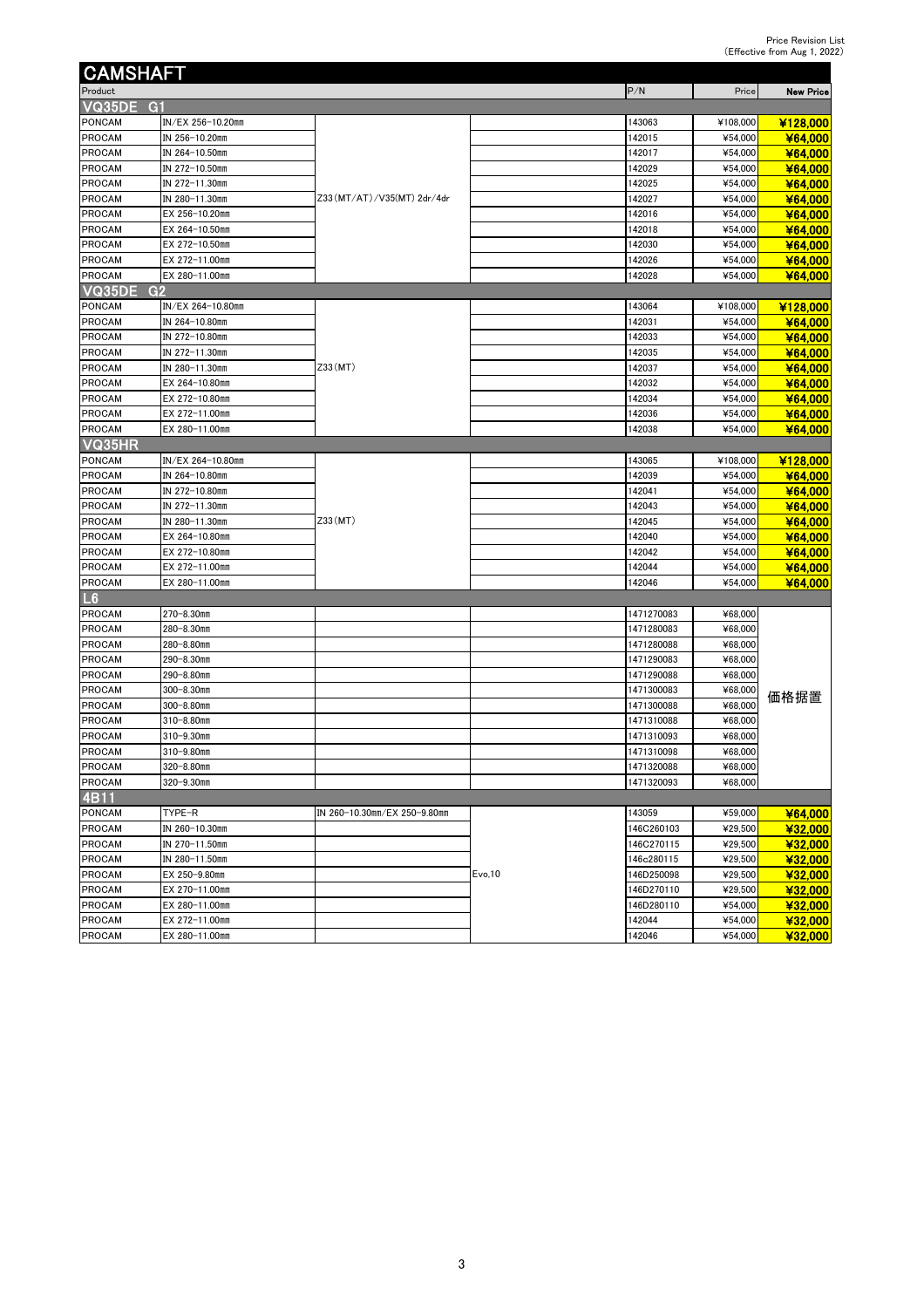| <b>CAMSHAFT</b>                |                                  |                               |                 |                          |         |                    |
|--------------------------------|----------------------------------|-------------------------------|-----------------|--------------------------|---------|--------------------|
| Product                        |                                  |                               |                 | P/N                      | Price   | <b>New Price</b>   |
| <b>4G63</b>                    |                                  |                               |                 |                          |         |                    |
| <b>PONCAM</b>                  |                                  | Evo, 1-3/ECLIPS               |                 | 143032                   | ¥58,000 | ¥62,000            |
| PONCAM                         |                                  | $Evo, 4-6$                    |                 | 143033                   | ¥58,000 | ¥62,000            |
| <b>PONCAM</b>                  | IN 260-10.70mm/EX 260-10.20mm    | Evo, 7-8/AIRTREK              |                 | 143038                   | ¥58,000 | ¥62,000            |
| <b>PONCAM</b>                  |                                  | Evo,9                         |                 | 143058                   | ¥78,000 | ¥80,000            |
| PONCAM                         |                                  |                               | $Evo, 4-6$      | 143066                   | ¥58,000 | ¥62,000            |
| PONCAM                         | TYPE-R                           | IN 270-10.70mm/EX 270-10.20mm | $Evo,7-8$       | 143067                   | ¥58,000 | ¥62,000            |
| <b>PONCAM</b>                  |                                  |                               | Evo,9           | 143068                   | ¥78,000 | ¥80,000            |
| <b>PROCAM</b>                  | IN 260-10.70mm                   | Evo.1-3/ECLIPS                |                 | 1451260107               | ¥29,000 | ¥31,000            |
| <b>PROCAM</b>                  | IN 270-11.50mm                   | SOLID                         |                 | 1459270115               | ¥29,000 | ¥31,000            |
| <b>PROCAM</b>                  | IN 280-11.50mm                   | SOLID                         | Evo,1-3/ECLIPS  | 1459280115               | ¥29,000 | ¥31,000            |
| PROCAM                         | IN 260-10.70mm                   |                               |                 | 1453260107               | ¥29,000 | ¥31,000            |
| PROCAM                         | IN 270-10.70mm                   |                               |                 | 1453270107               | ¥29,000 | ¥31,000            |
| <b>PROCAM</b>                  | IN 270-11.50mm                   | $Evo, 4-6$                    |                 | 1453270115               | ¥29,000 | ¥31,000            |
| PROCAM                         | IN 280-11.50mm                   |                               |                 | 1453280115               | ¥29,000 | ¥31,000            |
| <b>PROCAM</b>                  | IN 290-11.50mm                   |                               |                 | 1453290115               | ¥29,000 | ¥31,000            |
| <b>PROCAM</b>                  | IN 270-11.50mm                   | SOLID                         |                 | 1456270115               | ¥29,000 | ¥31,000            |
| <b>PROCAM</b>                  | IN 280-11.50mm                   | SOLID                         | $Evo, 4-6$      | 1456280115               | ¥29,000 | ¥31,000            |
| <b>PROCAM</b>                  | IN 290-11.50mm                   | SOLID                         |                 | 1456290115               | ¥29,000 | ¥31,000            |
| <b>PROCAM</b>                  | IN 260-10.70mm                   |                               |                 | 1453260107               | ¥29,000 | ¥31,000            |
| PROCAM                         | IN 270-10.70mm                   |                               |                 | 1453270107               | ¥29,000 | ¥31,000            |
| <b>PROCAM</b>                  | IN 270-11.50mm                   | $Evo,7-8$                     |                 | 1453270115               | ¥29,000 | ¥31,000            |
| <b>PROCAM</b>                  | IN 280-11.50mm                   |                               |                 | 1453280115               | ¥29,000 | ¥31,000            |
| <b>PROCAM</b>                  | IN 290-11.50mm                   |                               |                 | 1453290115               | ¥29,000 | ¥31,000            |
| <b>PROCAM</b>                  | IN 270-11.50mm                   | SOLID                         |                 | 1456270115               | ¥29,000 | ¥31,000            |
|                                |                                  | SOLID                         | $Evo,7-8$       |                          | ¥29,000 |                    |
| <b>PROCAM</b><br><b>PROCAM</b> | IN 280-11.50mm<br>IN 290-11.50mm | SOLID                         |                 | 1456280115<br>1456290115 | ¥29,000 | ¥31,000<br>¥31,000 |
| <b>PROCAM</b>                  | IN 260-10.70mm                   |                               |                 | 1462260107               | ¥39,000 | ¥40,000            |
| PROCAM                         | IN 270-10.70mm                   |                               |                 | 1462270107               | ¥39,000 | ¥40,000            |
| <b>PROCAM</b>                  | IN 270-11.50mm                   | Evo,9                         |                 | 1462270115               | ¥39,000 | ¥40,000            |
| <b>PROCAM</b>                  | IN 280-11.50mm                   |                               |                 | 1462280115               | ¥39,000 | ¥40,000            |
| PROCAM                         | IN 290-11.50mm                   |                               |                 | 1462290115               | ¥39,000 | ¥40,000            |
| <b>PROCAM</b>                  | IN 270-11.50mm                   | <b>SOLID</b>                  |                 | 146A270115               | ¥39,000 | ¥40,000            |
| <b>PROCAM</b>                  | IN 280-11.50mm                   | SOLID                         | Evo,9           | 146A280115               | ¥39,000 | ¥40,000            |
| <b>PROCAM</b>                  | IN 290-11.50mm                   | SOLID                         |                 | 146A290115               | ¥39,000 | ¥40,000            |
| <b>PROCAM</b>                  | EX 260-10.20mm                   | Evo, 1-3/ECLIPS               |                 | 1452260102               | ¥39,000 | ¥31,000            |
| <b>PROCAM</b>                  | EX 270-11.50mm                   | SOLID                         |                 | 1460270115               | ¥29,000 | ¥31,000            |
| PROCAM                         | EX 280-11.50mm                   | SOLID                         | Evo, 1-3/ECLIPS | 1460280115               | ¥29,000 | ¥31,000            |
| <b>PROCAM</b>                  | EX 260-10.20mm                   |                               |                 | 1454260102               | ¥29,000 | ¥31,000            |
| <b>PROCAM</b>                  | EX 270-10.20mm                   |                               |                 | 1454270102               | ¥29,000 | ¥31,000            |
| <b>PROCAM</b>                  | EX 270-11.50mm                   | $Evo, 4-6$                    |                 | 1454270115               | ¥29,000 | ¥31,000            |
| <b>PROCAM</b>                  | EX 280-11.50mm                   |                               |                 | 1454280115               | ¥29,000 | ¥31,000            |
| <b>PROCAM</b>                  | EX 290-11.50mm                   |                               |                 | 1454290115               | ¥29,000 | ¥31,000            |
| <b>PROCAM</b>                  | EX 270-11.50mm                   | SOLID                         |                 | 1457270115               | ¥29,000 | ¥31,000            |
| PROCAM                         | EX 280-11.50mm                   | SOLID                         | $Evo, 4-6$      | 1457280115               | ¥29,000 | ¥31,000            |
| PROCAM                         | EX 290-11.50mm                   | SOLID                         |                 | 1457290115               | ¥29,000 | ¥31,000            |
| PROCAM                         | EX 260-10.20mm                   |                               |                 | 1455260102               | ¥29,000 | ¥31,000            |
| <b>PROCAM</b>                  | EX 270-10.20mm                   |                               |                 | 1455270102               | ¥29,000 | ¥31,000            |
| PROCAM                         | EX 270-11.50mm                   | $Evo,7-8$                     |                 | 1455270115               | ¥29,000 | ¥31,000            |
| <b>PROCAM</b>                  | EX 280-11.50mm                   |                               |                 | 1455280115               | ¥29,000 | ¥31,000            |
| PROCAM                         | EX 290-11.50mm                   |                               |                 | 1455290115               | ¥29,000 | ¥31,000            |
| PROCAM                         | EX 270-11.50mm                   | SOLID                         |                 | 1458270115               | ¥29,000 | ¥31,000            |
| <b>PROCAM</b>                  | EX 280-11.50mm                   | SOLID                         | $Evo,7-8$       | 1458280115               | ¥29,000 | ¥31,000            |
| PROCAM                         | EX 290-11.50mm                   | SOLID                         |                 | 1458290115               | ¥29,000 | ¥31,000            |
| PROCAM                         | EX 260-10.20mm                   |                               |                 | 1463260102               | ¥39,000 | ¥40,000            |
| <b>PROCAM</b>                  | EX 270-10.20mm                   |                               |                 | 1463270102               | ¥39,000 | ¥40,000            |
| PROCAM                         | EX 270-11.50mm                   | Evo,9                         |                 | 1463270115               | ¥39,000 | ¥40,000            |
| <b>PROCAM</b>                  | EX 280-11.50mm                   |                               |                 | 1463280115               | ¥39,000 | ¥40,000            |
| <b>PROCAM</b>                  | EX 290-11.50mm                   |                               |                 | 1463290115               | ¥39,000 | ¥40,000            |
| PROCAM                         | EX 270-11.50mm                   | SOLID                         |                 | 146B270115               | ¥39,000 | ¥40,000            |
| <b>PROCAM</b>                  | EX 280-11.50mm                   | SOLID                         | Evo,9           | 146B280115               | ¥39,000 | ¥40,000            |
| PROCAM                         | EX 290-11.50mm                   | SOLID                         |                 | 146B290115               | ¥39,000 | ¥40,000            |